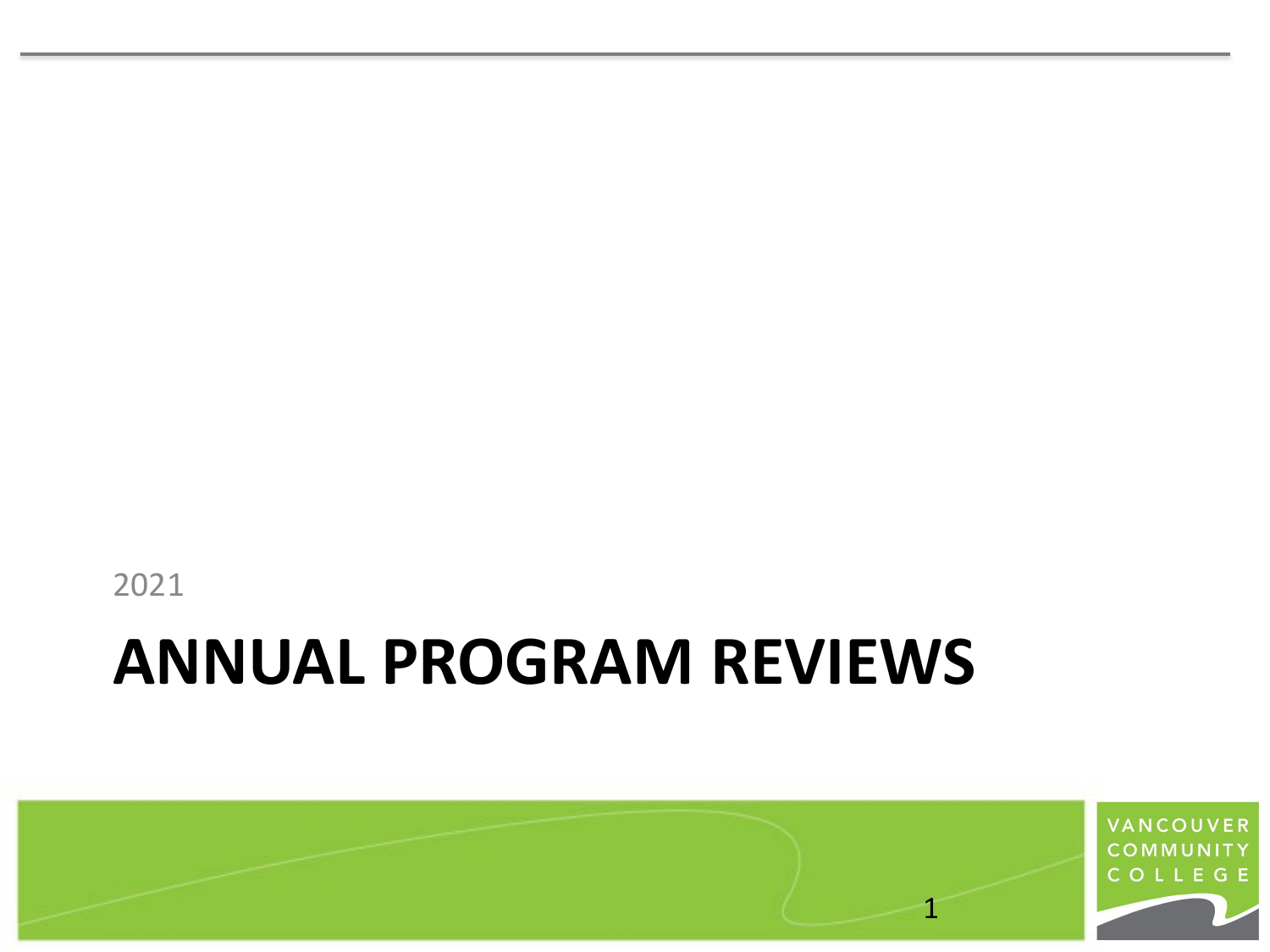## Today we will…..

- Explore the Program Review document
- Highlight the data contained in the Program Review
- Explain the process for completing the Program Review
- Review the Action Plan
- Answer any questions you may have

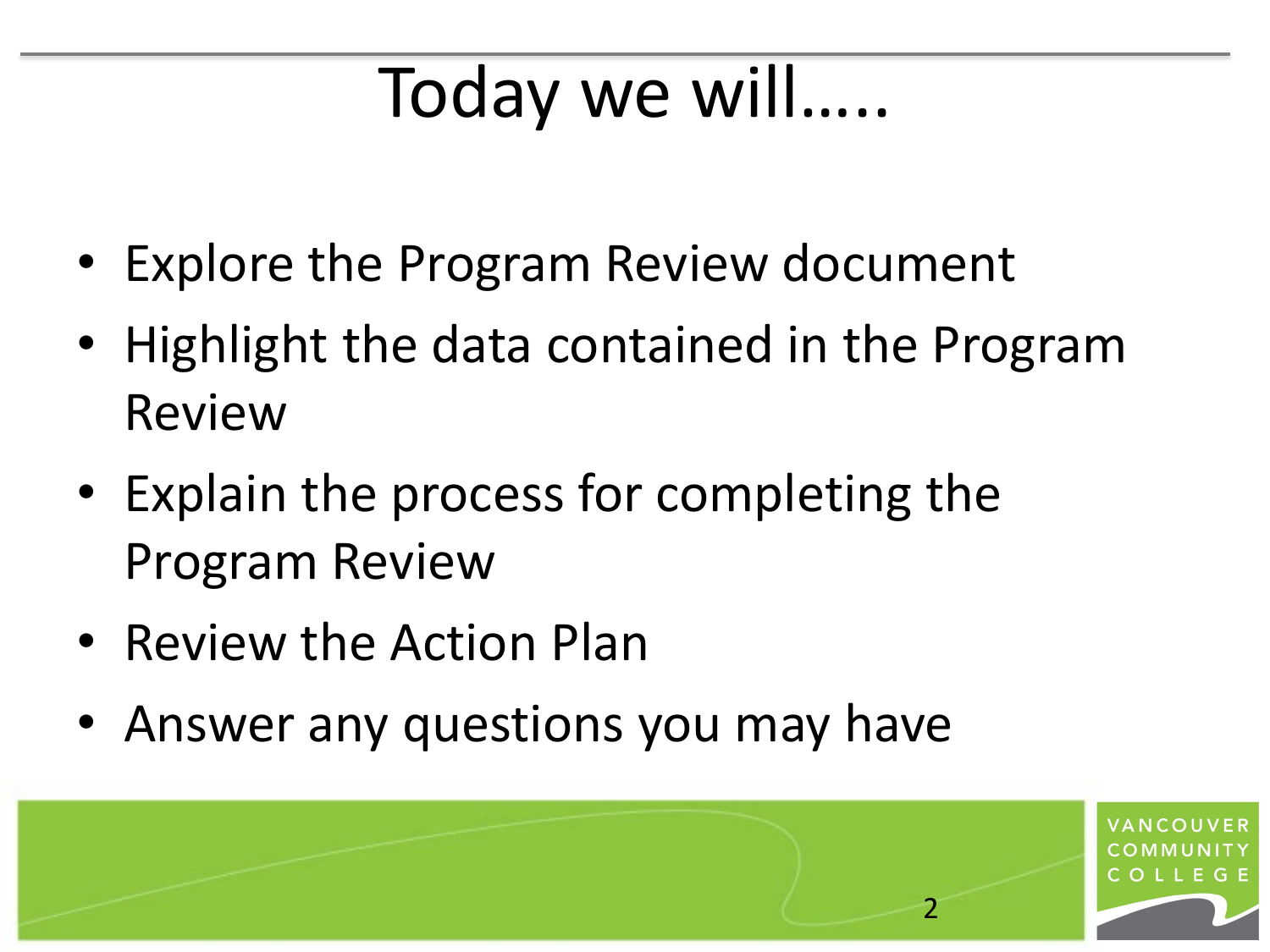# Annual Program Review

- Conducted annually and are completed [collaboratively by departments as stated in Policy](https://www.vcc.ca/media/vancouver-community-college/content-assets/documents/policies/c-3-2-program-review-renewal-policy-2019-11-27.pdf)  C.3.2 Program Renewal and Review
- Examines 5-year data from student outcomes surveys and enrolment information

3

Reviewed by the Dean, Education Council, and the Education Quality Committee.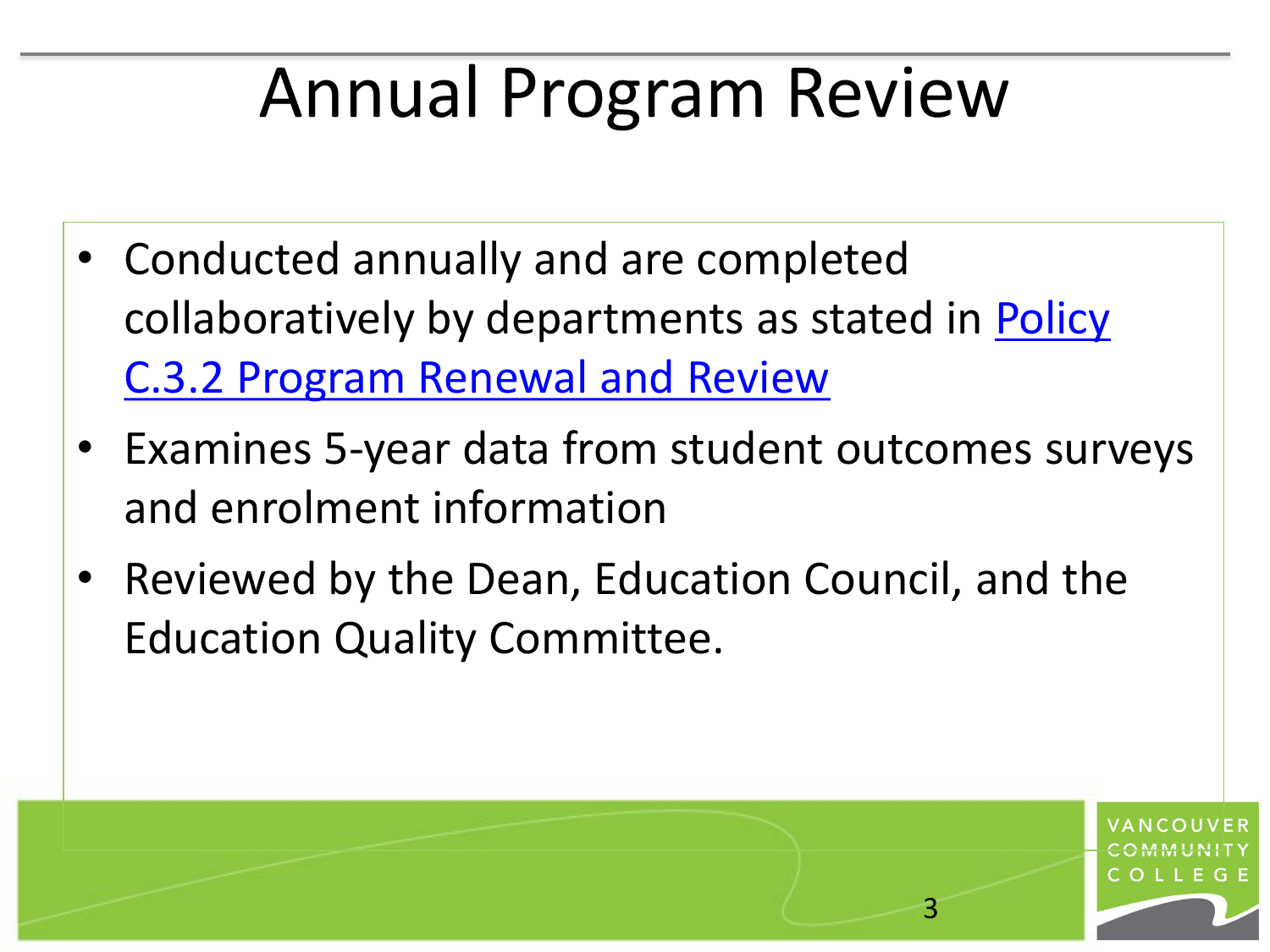#### Purpose & Context

Annual Program Review is designed to support continuous improvement of programs, and to respond to the needs of students and employees.



Departments review statistical data related to their program(s) from the previous years and provide comments on a series of topics.



Departments report on their Action Plan from the previous year and complete an Action Plan for the current year.



The focus is on ensuring program relevance, quality, and sustainability.

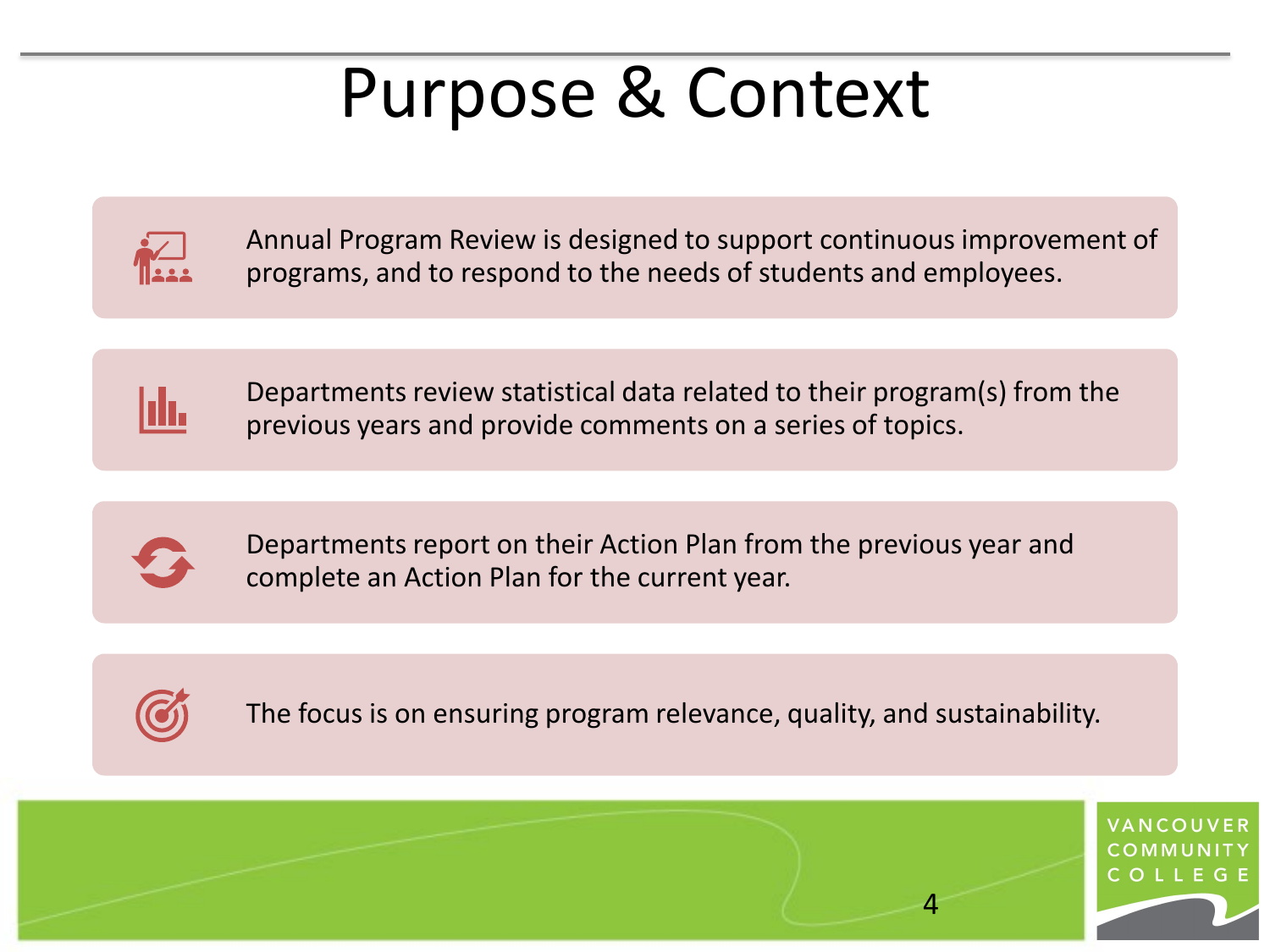#### Purpose & Context Cont...



The COVID-19 pandemic makes this annual program review very different from previous years.



Take this opportunity to identify successes and challenges in your department's response to moving to online delivery.



Think about the innovative teaching and learning practices, and the different ways in which you have had to support students.



Address the extenuating circumstances and explain how you responded, what you would do again, and what you will change in the future.

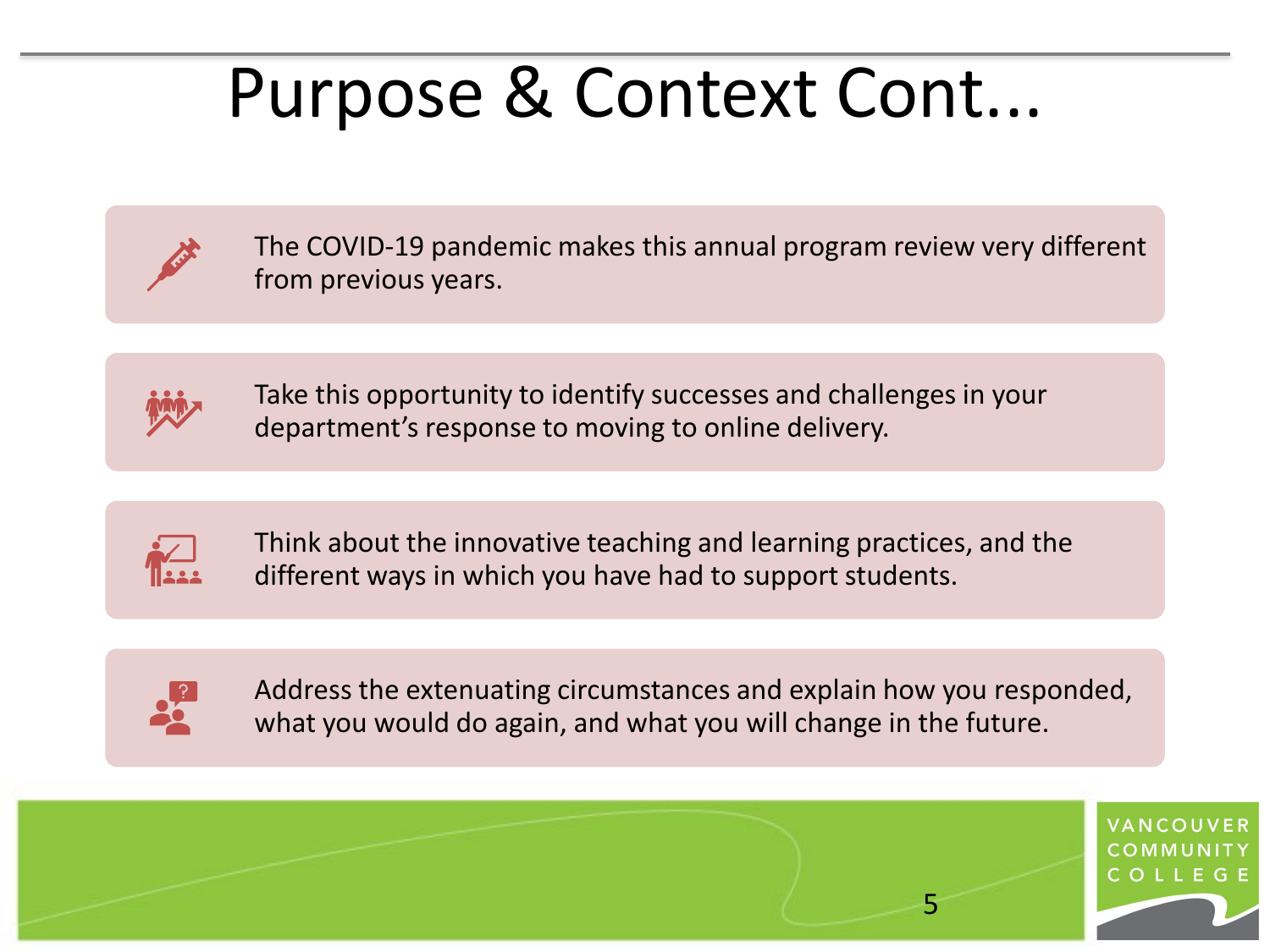#### **Planning Activities**



Academic planning resources found on myvcc  $\frac{1}{2}$  Departments  $\rightarrow$  Vice [President Academic](https://employee.vcc.ca/departments/administration/vice-president-academic/planning/) > Planning)

7

VANCOUVER COMMUNITY COLLEGE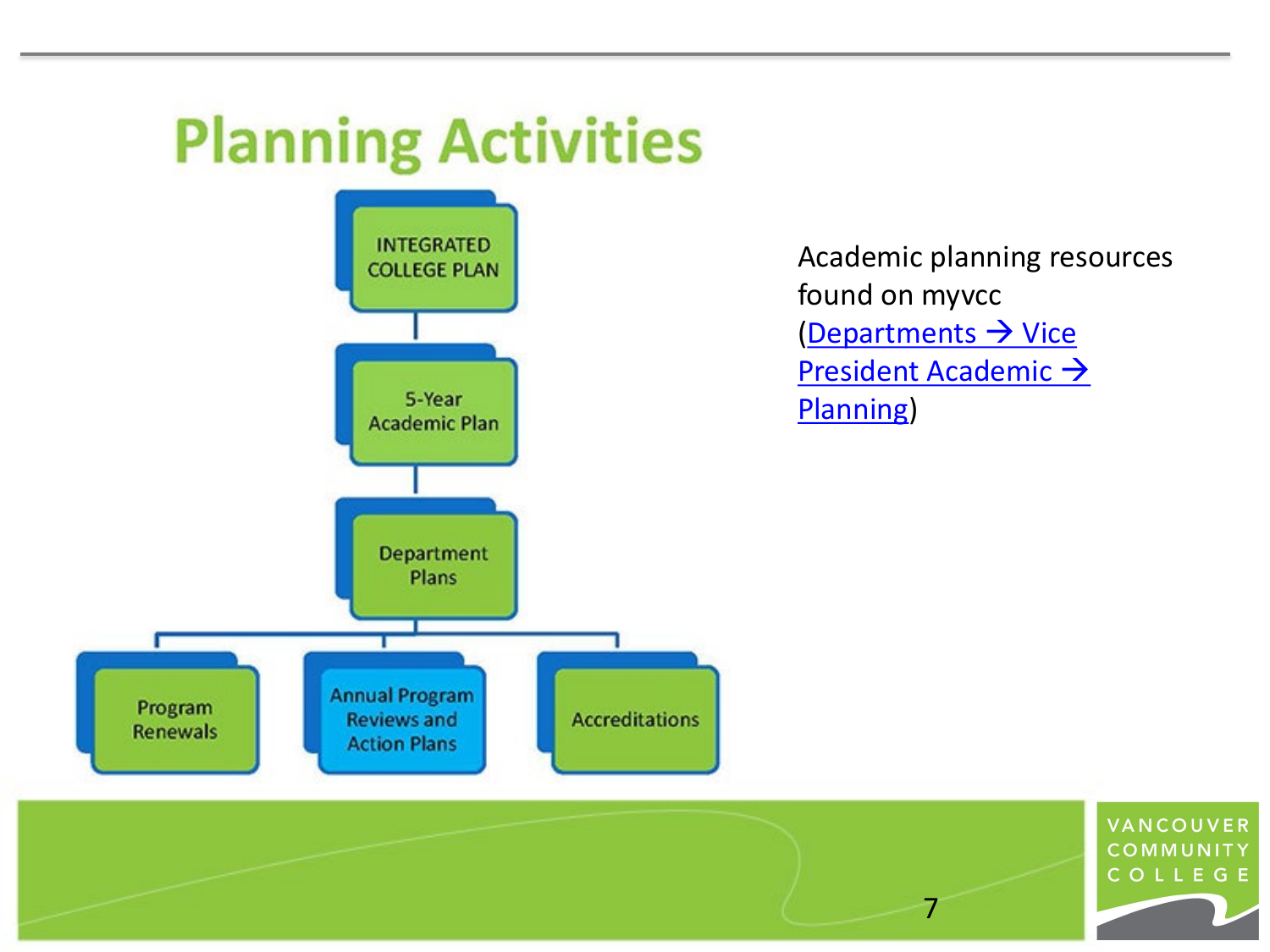#### **ANNUAL PROGRAM REVIEW FORM**

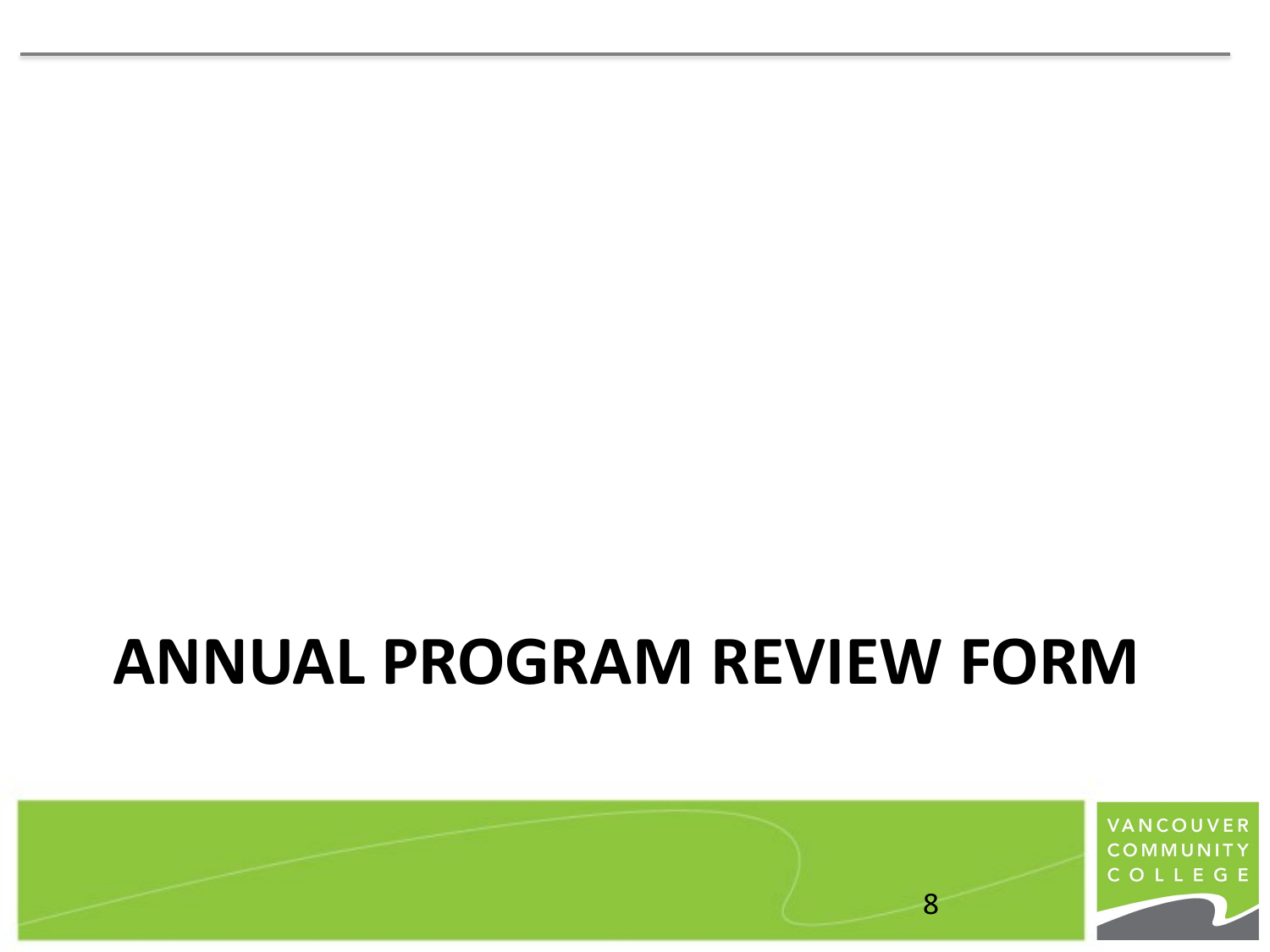• Download the annual program review from **J:\COMMON\Program Reviews\2021 Program Reviews\C - Consolidated Action Plans** in the folder labelled (*A Data files from Institutional Research)*

*(Contact IR for Course Evaluation Long Responses)*

• Meet with faculty and staff to reflect on and **discuss the data** and **write comments** for each section of the Program Review Report as appropriate (i.e. department meeting)

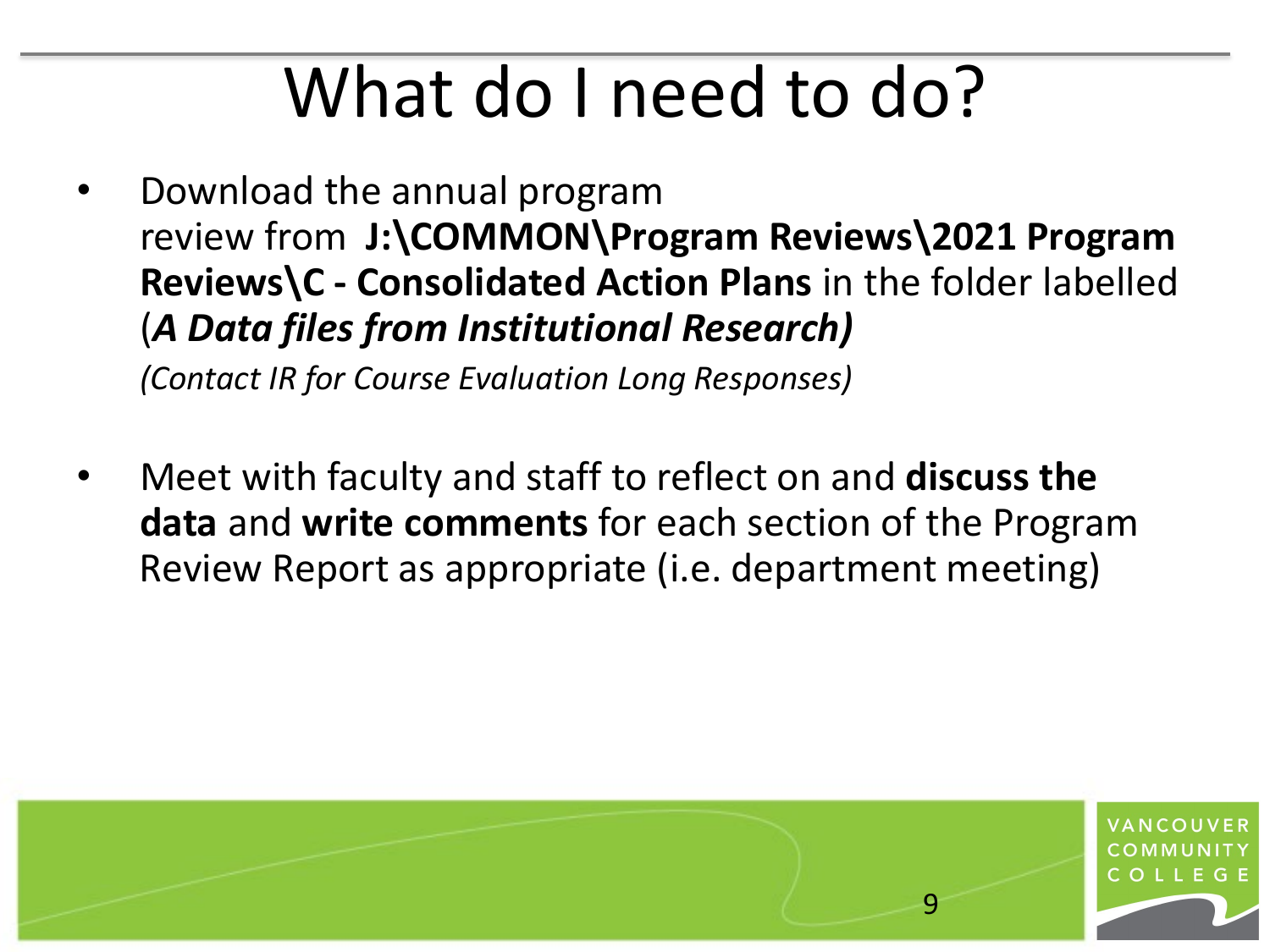- Access the 2021 Consulidated Action Planand provide an update on the initiatives identified last year, including achievements, barriers to success, and lessons learned. (**C- Consolidated Action Plans**)
- Identify 3-4 key initiatives that the department has prioritized for the upcoming year.
- Save Program Review report and action plan to

*B – Department Reports with Comments*

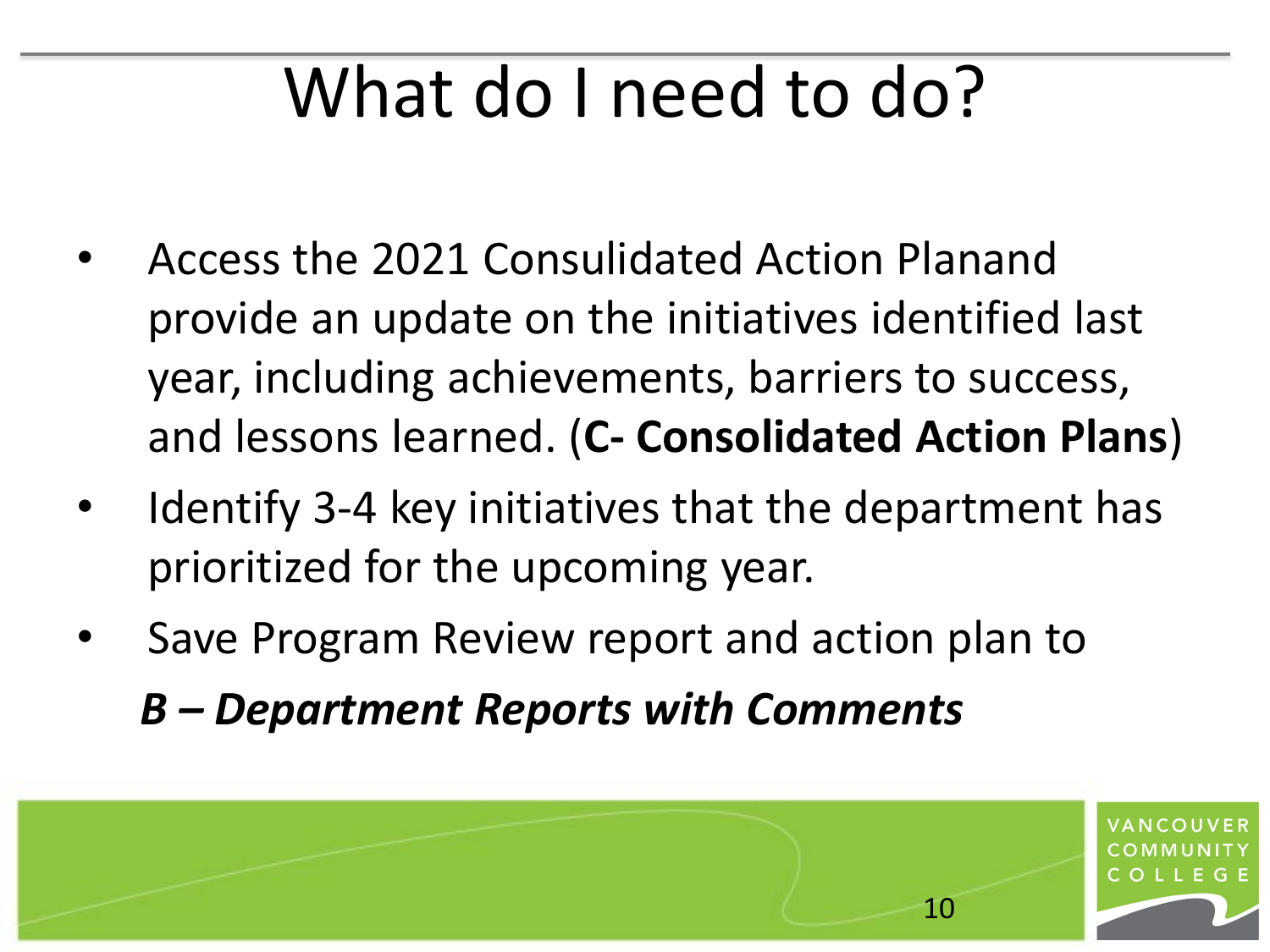- 1. The Department Leader, in consultation with the department instructors and staff, completes the Annual Program Review and the Action Plan for the coming year. **December 3, 2021**
- 2. Department Leader meets with appropriate Dean to discuss the previous year's and the coming year's Action Plans. **December 21, 2021**
- 3. Dean submits report to VP Academic with comments. **January 14, 2022**

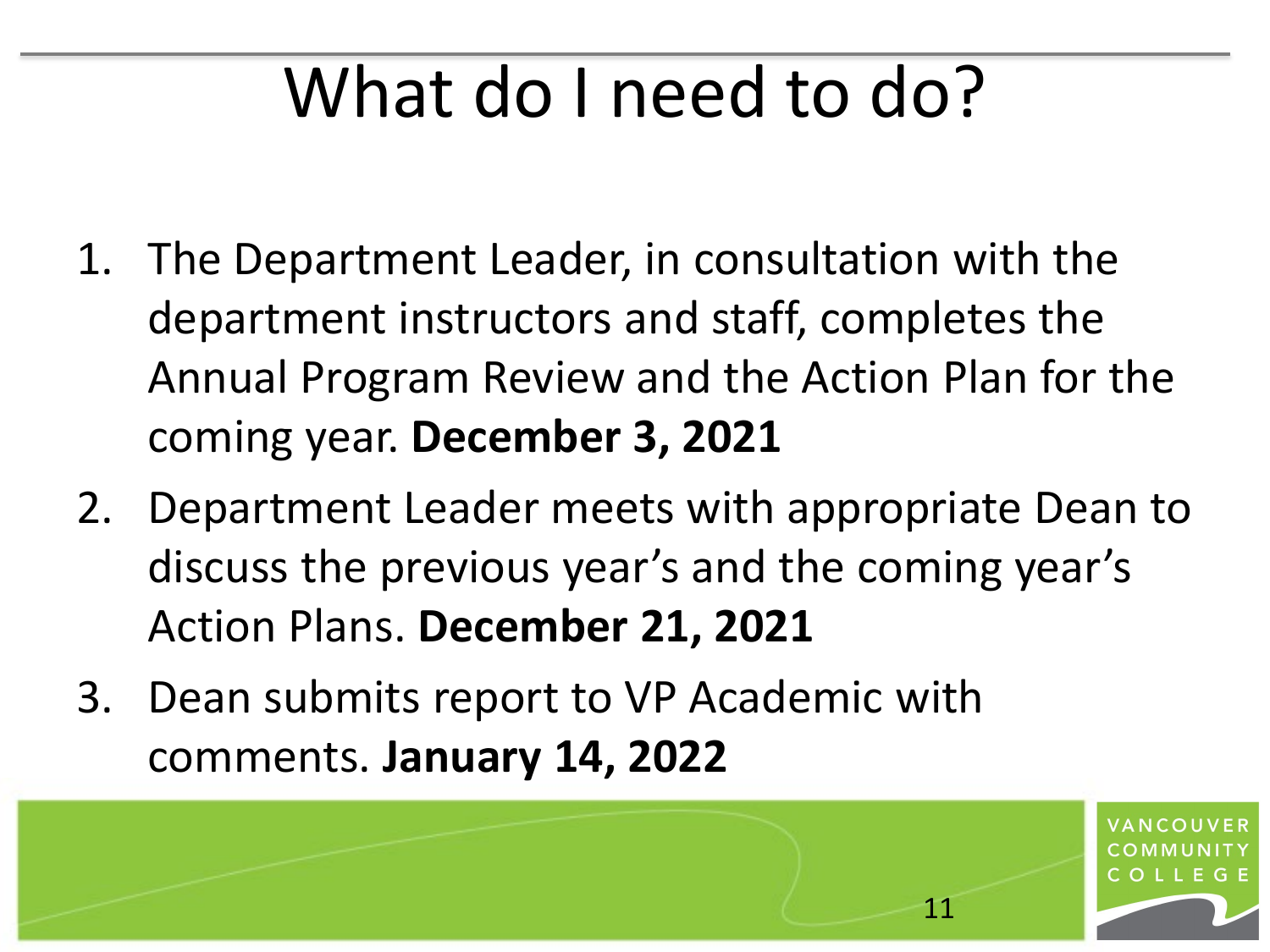#### **Note:**

- Only one person can work on the Action Plan document at a time
- Student Long Responses are available upon request

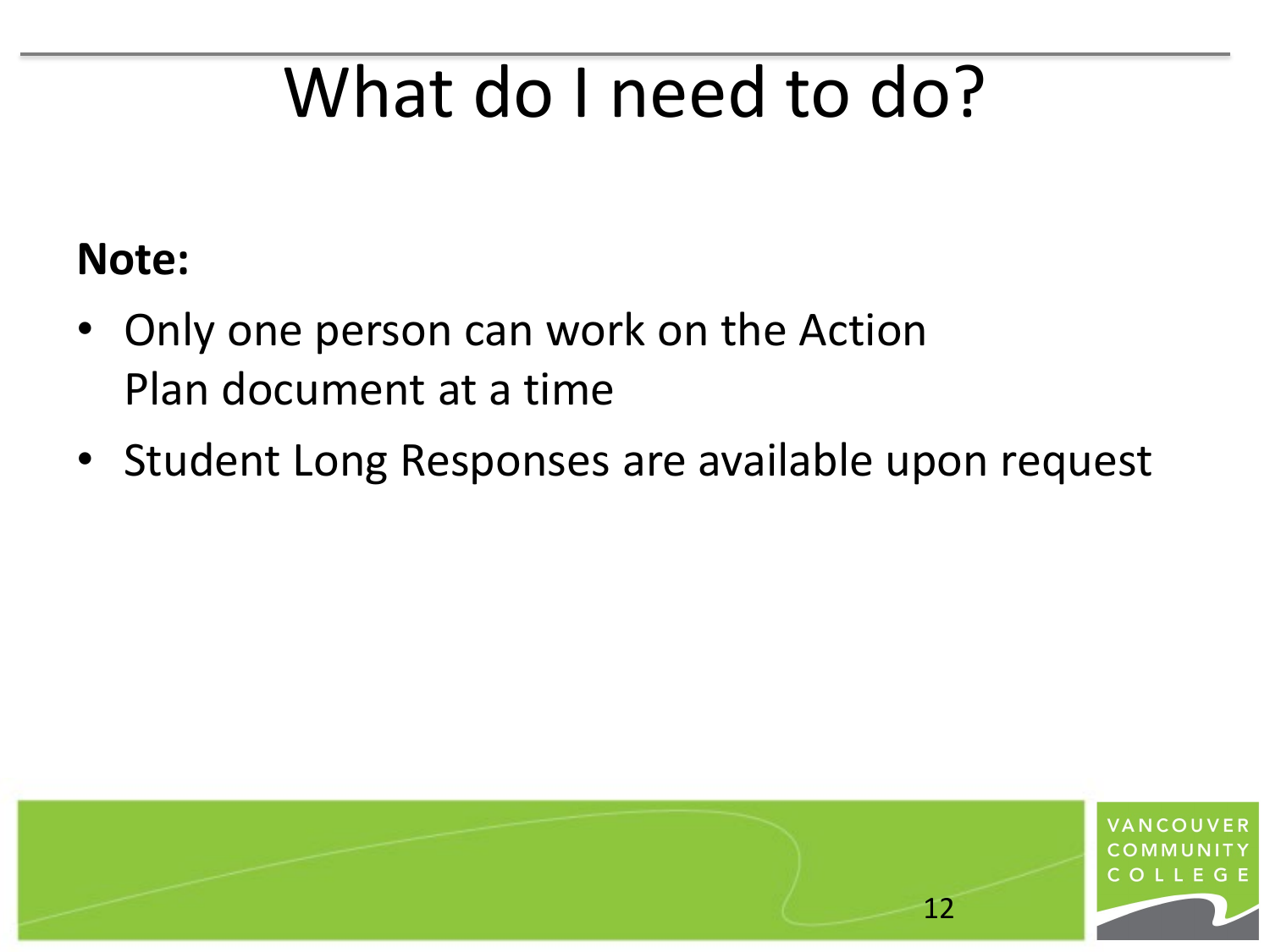#### **Considerations for Developing the Action Plan**